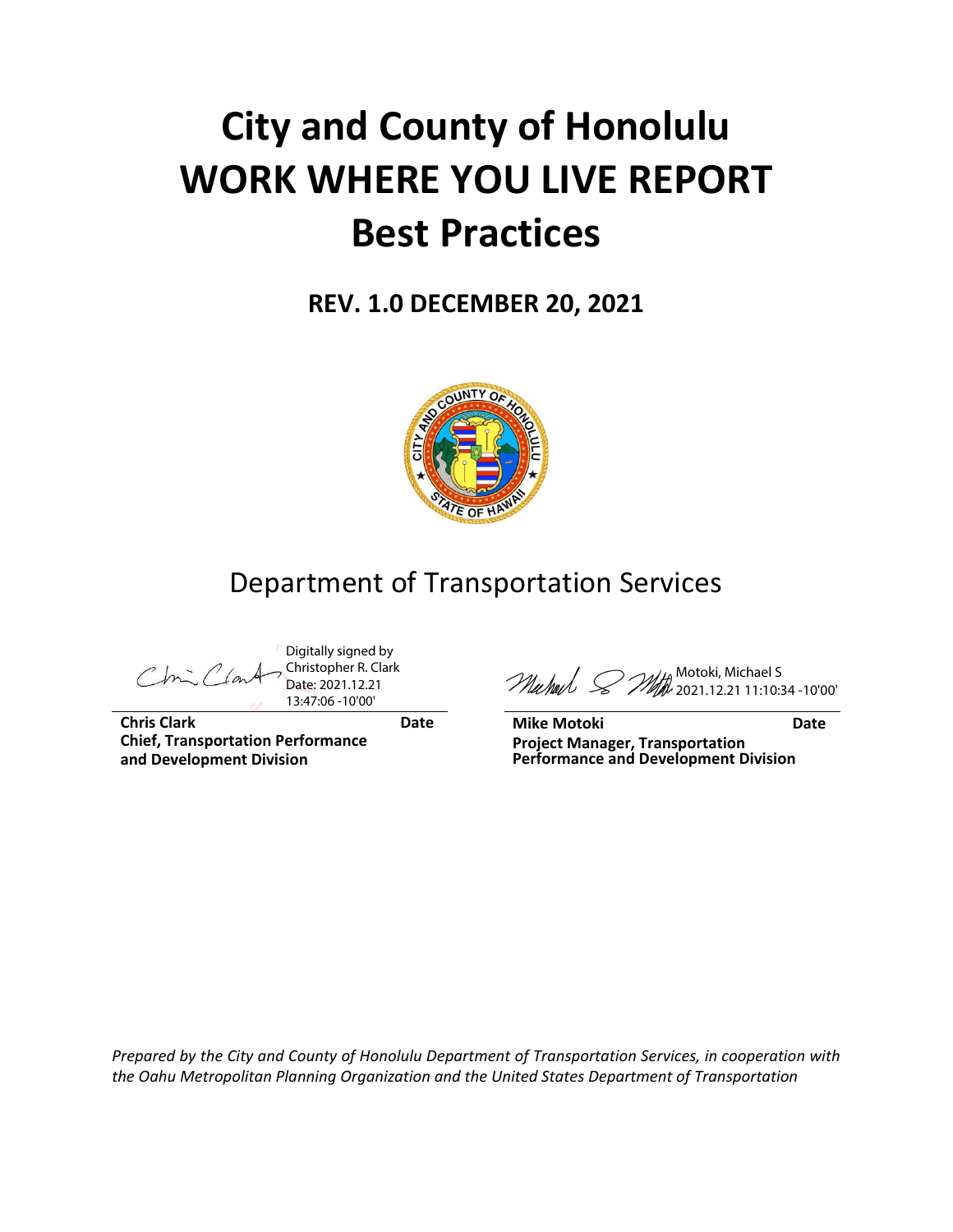| <b>DOCUMENT CHANGE HISTORY</b> |             |                   |                                    |                          |  |  |
|--------------------------------|-------------|-------------------|------------------------------------|--------------------------|--|--|
| <b>REVISION</b>                | <b>DATE</b> | <b>SECTION(S)</b> | <b>DESCRIPTION</b>                 | <b>REVIEWER</b>          |  |  |
| 0.25                           | 10/4/21     | All               | General review                     | Mike Motoki, Chris Clark |  |  |
| 0.50                           | 10/19/21    | All               | Updated<br>based<br>on<br>comments | DTS, DHR, DIT            |  |  |
| 1.0                            | 12/20/21    | All               | Final Approval                     | <b>DTS</b>               |  |  |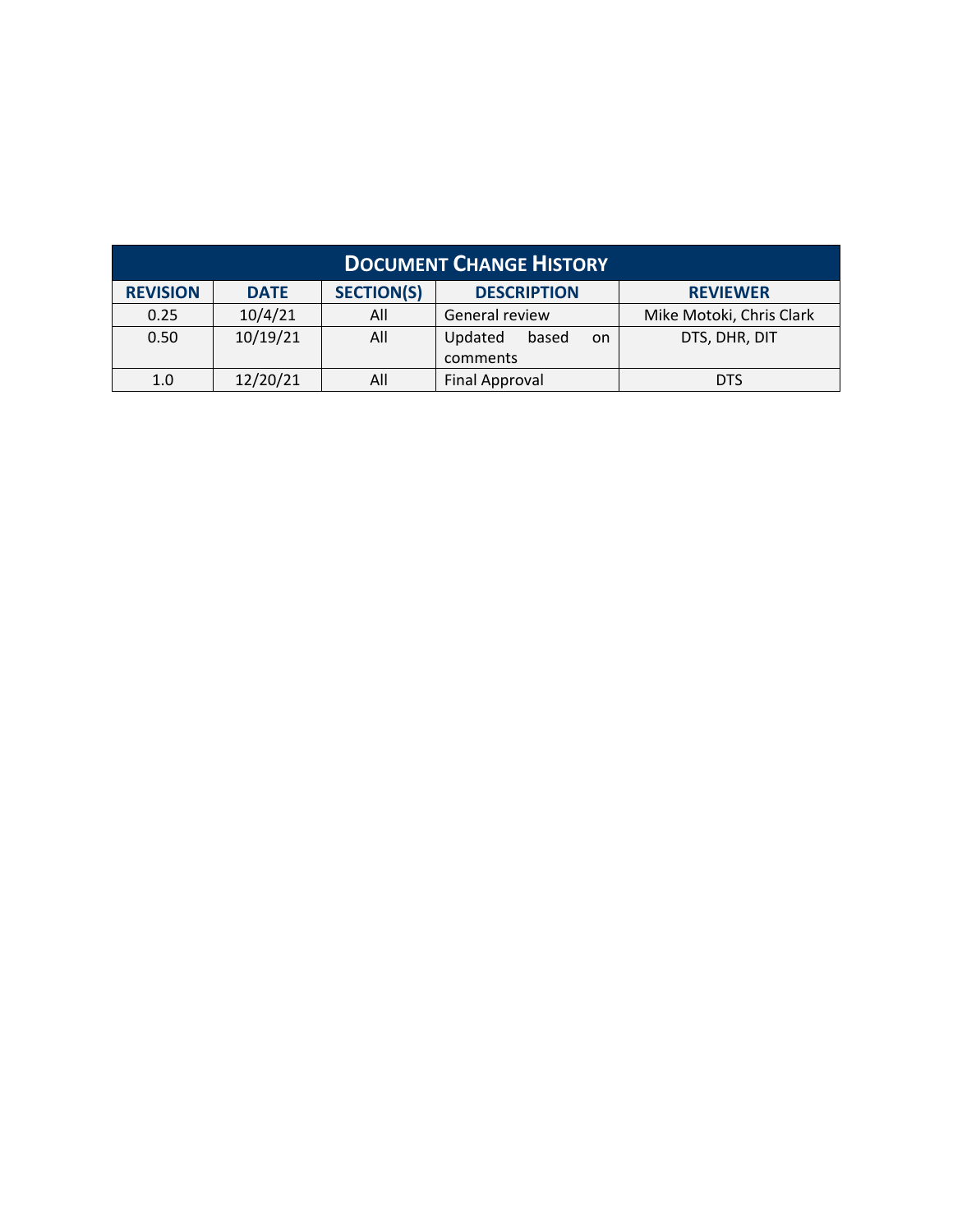# **Table of Contents**

|                | $\overline{1}$ |  |
|----------------|----------------|--|
| $\mathbf{2}$   |                |  |
|                |                |  |
|                |                |  |
|                |                |  |
|                |                |  |
| 3 <sup>7</sup> |                |  |
| $\overline{4}$ |                |  |
| 5 <sub>1</sub> |                |  |
|                |                |  |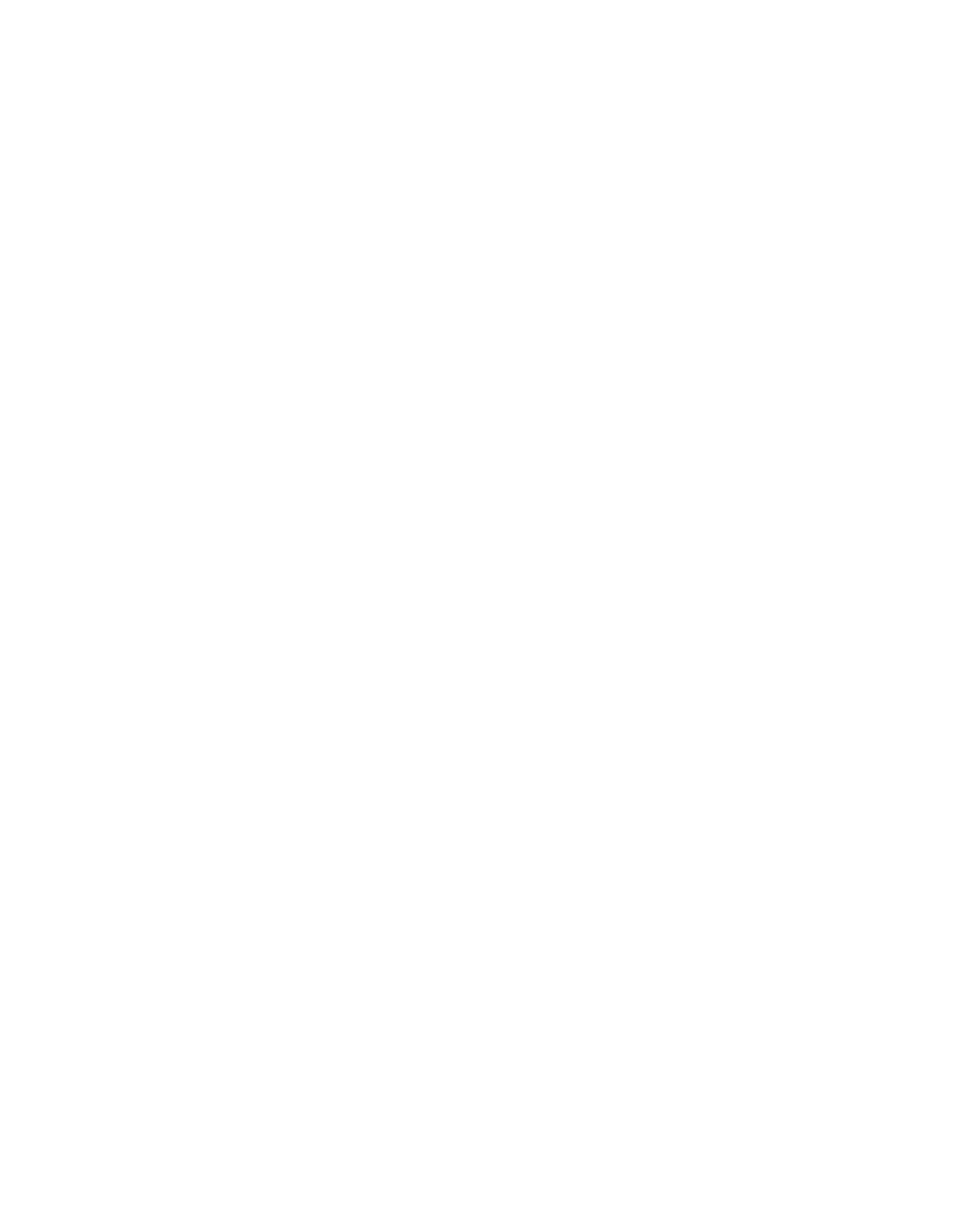### <span id="page-4-0"></span>**1 BACKGROUND**

The State of Hawai'i (State) and the City and County of Honolulu (City) undertook the Work Where You Live (WWYL) project with the goal to formulate and promote telework policies that provide City and State employees with expanded choices and flexibility to work from home. The project included: a survey with State Executive Branch employees on O'ahu; a survey with City employees who had been approved for telework as of March 31, 2021; meetings and written policy considerations; meetings and PowerPoint presentations that can be used for training; and this review of best practices in telecommuting and telework from other governmental jurisdictions. The focus of this report is to share telework best practices that have been put into place in select Federal and State offices around the country.

Work where you live (also called telecommuting, telework, work from home, work from anywhere, smart working, remote work) is an alternative work arrangement in which employees perform tasks normally done in a primary or central workplace, for a portion (in some cases, a majority) of their work schedule, using information technology to interact with others inside and outside the organization.<sup>[1](#page-4-1)</sup> Although the concept has been around since the 1970s, widespread practice has been observed in the last two decades. In 2006, an estimated 45 million people in the U.S. telecommuted at least one day per month, up from 41 million in [2](#page-4-2)003.<sup>2</sup> In addition, the U.S. federal and state governments have increasingly encouraged this type of work set-up through the introduction of legislation (e.g., Department of Transportation and Related Agencies Appropriations Act of 2000; U.S. Office of Personnel Management, 2005; and Telework Enhancement Act of 2010).<sup>[3](#page-4-3)</sup> The Telework Enhancement Act laid the groundwork for telework within the Federal Government by establishing expectations for the Federal telework program by specifying roles, responsibilities and expectations for all Federal executive agencies regarding telework policies, employee eligibility and participation, program implementation and reporting.<sup>[4](#page-4-4)</sup> Much of what is included in the 2011 "Guide to Telework in the Federal Government" is the basis for policies and procedures today.

<span id="page-4-1"></span><sup>1</sup> Bailey, DE & Kurland, NB. (2002). A review of telework research: Findings, new directions and lessons for the study of modern work. *Journal of Organizational Behavior*, *23*, 383-400.; Baruch, Y. (2001). The status of research on teleworking and an agenda for future research. *International Journal of Management Reviews, 3(2)*, 113-129.; Bloom, N., Liang, J., Roberts, J., & Ying, ZJ. (2015). Does working from home work? Evidence from a Chinese Experiment. *The Quarterly Journal of Economics*, 165-218.; Meroño-Cerdán, AL. (2017). Perceived benefits of and barriers to the adoption of teleworking: Peculiarities of Spanish family firms. *Behavior & Information Technology, 36(1)*, 63-74. 2 WorldatWork. (2006). *Telework trendlines for 2006*.

<span id="page-4-2"></span>

<span id="page-4-3"></span><sup>3</sup> Department of Transportation and Related Agencies Appropriations Act, Pub. L. No. 106-346, 114 Stat. 1356 (2000).; U.S. Office of Personnel Management (2005). Telework: A management priority. A guide for managers, supervisors, and telework coordinators, a[t Telework Guide -](https://www.telework.gov/guidance-legislation/telework-guidance/telework-guide/) [Telework.gov/](https://www.telework.gov/guidance-legislation/telework-guidance/telework-guide/).; U.S. 111th Congress, *Telework Enhancement Act of 2010*, at [https://www.congress.gov/111/plaws/publ292/PLAW-](https://www.congress.gov/111/plaws/publ292/PLAW-111publ292.pdf)[111publ292.pdf.](https://www.congress.gov/111/plaws/publ292/PLAW-111publ292.pdf)

<span id="page-4-4"></span>Guide to Telework in the Federal Government, United States Office of Personnel Management, April 2011.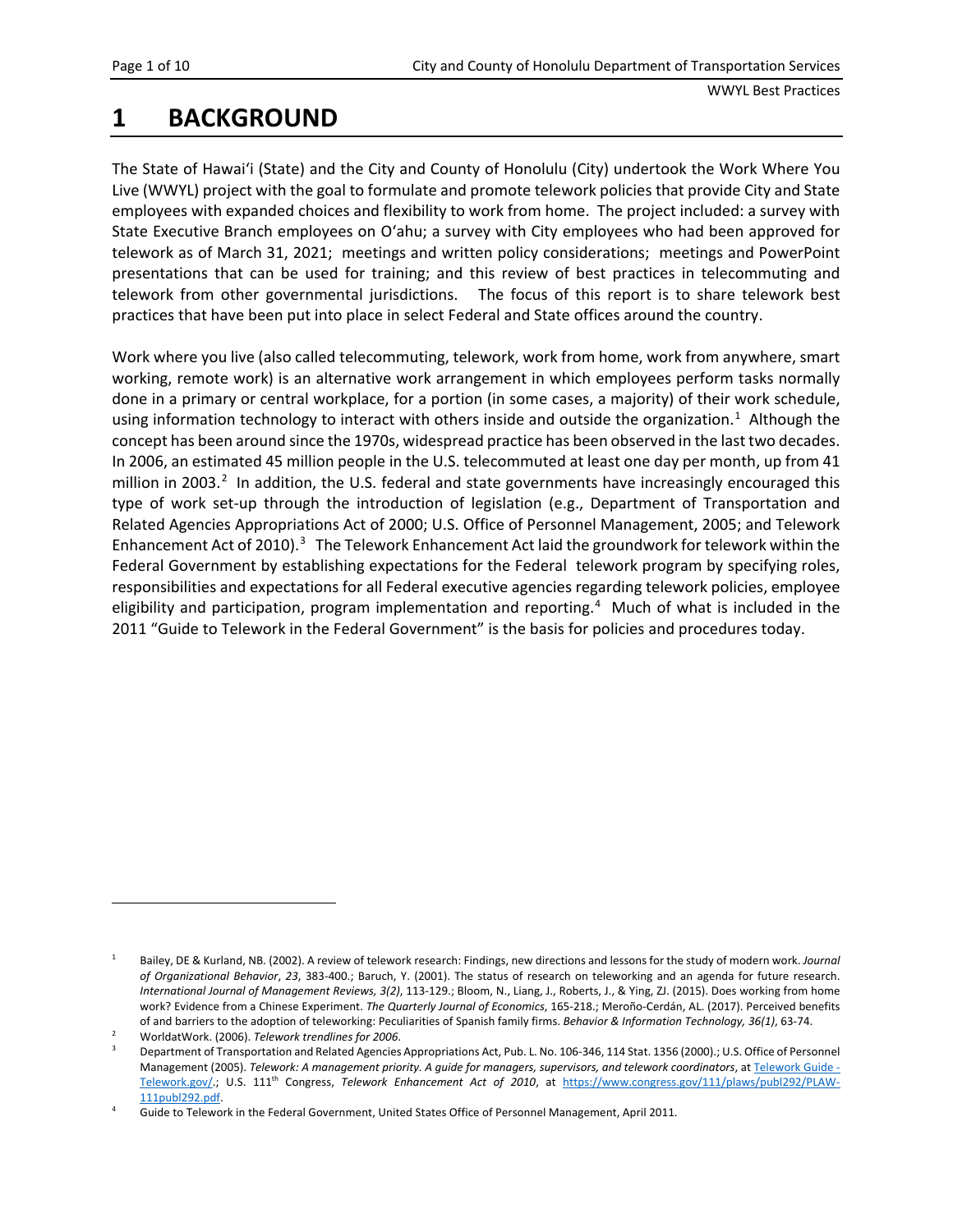# <span id="page-5-0"></span>**2 CONTEXT, POLICIES, AND IMPACT**

The COVID-19 pandemic has prompted quarantines and social distancing measures worldwide. Consequently, many employers turned to telework, accelerating the trend to develop and sustain an efficient remote labor force to combat the economic downturn. Workplace flexibilities played a significant role in ensuring federal employees were able to meet both their work and family responsibilities. In March 2020, the Office of Management and Budget (OMB) released several memos that provided guidance on telework flexibilities for the federal government.<sup>[5](#page-5-2)</sup> Before the COVID-19, only 3 percent of federal employees teleworked every day, but that number grew substantially during the peak of the pandemic when a record 59 percent of employees worked from home daily.<sup>[6](#page-5-3)</sup>

Several strategies to manage personal and professional needs and responsibilities have been enacted and relied upon to ensure that government employees are able to remain productive and maintain effective operations. Here are some examples.

#### <span id="page-5-1"></span>2.1 Department of Transportation

The Department of Transportation's (DOT) transition to maximum telework was virtually seamless due to its robust remote work programs. Its existing telework policy, work scheduling procedures, and human resources flexibilities and authorities laid the groundwork for employees to adapt quickly to a remote work environment and minimize the impact on agency operations. DOT moved its primarily in-person onboarding program to a fully virtual format. Employees are sworn in, issued equipment, and provided a comprehensive orientation all in a virtual setting.<sup>[7](#page-5-4)</sup> This has expanded its Departmental program with most Operating Administrations participation without any geographic restrictions. In addition, the flexibility of a virtual onboarding has allowed for more senior leaders to participate in the program.

In response to employees' changing work-life balance needs, the DOT allowed for greater discretion and flexibility with employee scheduling options provided they meet their work requirement.<sup>[8](#page-5-5)</sup> Employees may adjust their work schedules to meet their dependent responsibilities while schools, daycare, and eldercare facilities may be closed.

DOT facilitated increased telework use through widespread implementation of information technology such as the Virtual Private Network (VPN) and Virtual Desktop Infrastructure (VDI).<sup>[9](#page-5-6)</sup> Employees with government-issued laptops use VPN and others with computers at home are enabled to use VDI. The

<span id="page-5-2"></span><sup>5</sup> Office of Personnel Management. (2020). *Policy, Data, Oversight*. [https://www.opm.gov/policy-data-oversight/covid-19/fact-sheet](https://www.opm.gov/policy-data-oversight/covid-19/fact-sheet-additional-guidance-in-connection-with-the-covid-19-emergency/)[additional-guidance-in-connection-with-the-covid-19-emergency/.](https://www.opm.gov/policy-data-oversight/covid-19/fact-sheet-additional-guidance-in-connection-with-the-covid-19-emergency/)

<span id="page-5-3"></span><sup>6</sup> Office of Personnel Management. (2021). 2020 Federal Employee Viewpoint Survey. *Governmentwide Management Report*. [https://www.opm.gov/fevs/reports/governmentwide-reports/governmentwide-management-report/governmentwide](https://www.opm.gov/fevs/reports/governmentwide-reports/governmentwide-management-report/governmentwide-report/2020/2020-governmentwide-management-report.pdf)[report/2020/2020-governmentwide-management-report.pdf.](https://www.opm.gov/fevs/reports/governmentwide-reports/governmentwide-management-report/governmentwide-report/2020/2020-governmentwide-management-report.pdf)

<span id="page-5-4"></span><sup>7</sup> Statement of Keith Washington, Department of Transportation, November 18, 2020. *Senate Homeland Security and Governmental Affairs Subcommittee on Regulatory Affairs and Federal Management*.

[https://www.hsgac.senate.gov/imo/media/doc/Keith%20Washington%20Testimony%20-%20DOT.pdf.](https://www.hsgac.senate.gov/imo/media/doc/Keith%20Washington%20Testimony%20-%20DOT.pdf)

<span id="page-5-6"></span><span id="page-5-5"></span>Ibid.

Ibid.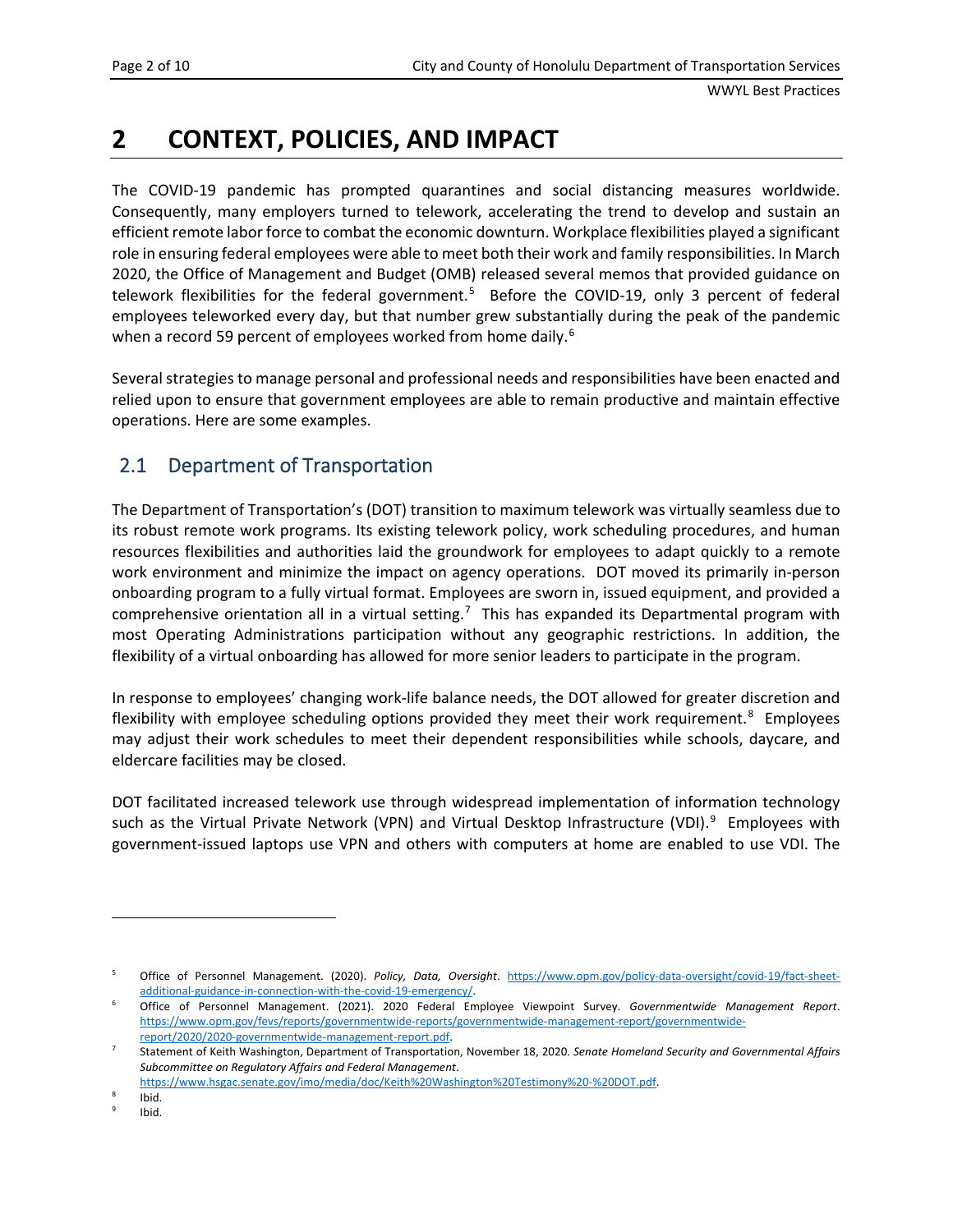Department also used Skype for Business and Microsoft Team for video and teleconferencing and chat features.<sup>10</sup>

#### <span id="page-6-0"></span>2.2 Department of Labor

As it moved to teleworking, The Department of Labor (DOL) issued human resources guidance, applied its resources, increased technical assistance to employees and managers, and responded to inquiries pertaining to pay, work schedules, and flexibilities. Additionally, DOL rapidly developed guidance related to Emergency Paid Sick Leave offered under the Families First Coronavirus Response Act to ensure that DOL employees who are unable to work/telework due to qualifying COVID-19 related reasons are aware of their entitlements under the law.<sup>11</sup>

Telework participation requires completion of interactive telework training, available through the Department's internal learning development system. Supplemental telework resources, such as Telework Resources Guide, Telework Readiness Checklist, and Tips for Safe and Healthy Teleworking, were also made available.<sup>12</sup> For employees who were not telework-eligible due to the nature of their duties, supervisors were encouraged to identify temporary alternate assignments suitable for accomplishment at a telework site.

The Department has engaged in significant and frequent consultation with its unions – the American Federation of Government Employees National Council of Field Labor Locals, the American Federation of Government Employees Local 12, and the National Union of Labor Investigators. DOL leadership regularly shares pertinent information with these unions regarding how the pandemic has affected its employees and how it is responding. This has created an open line of communication with the unions.

The Department's recent modernization of its information technology infrastructure has enabled it to effectively pivot to maximum remote work. DOL leveraged its network bandwidth expansion and infrastructure upgrades to facilitate a rapid transition to a maximum telework environment. DOL recently upgraded its entire laptop fleet to Windows 10, and the newly implemented Unified Communications Program allowed the Department to deploy network upgrades to 135 offices where more than 10,000 staff utilized DOL's 12 laptop distribution centers nationwide.<sup>[13](#page-6-4)</sup>

The Department also acquired capabilities that include Microsoft Teams and the Soft Phone Jabber client, which significantly enhanced virtual meetings inside the Department and with the public, as well as the use of RSA SecurID Token as an alternative means to provide access for employees facing onboarding or Personal Identity Verification (PIV) card expirations, and staff unable to visit USAccess centers.<sup>[14](#page-6-5)</sup>

DOL's implementation of Enterprise-wide Shared Services for Human Resources and Information Technology allowed HR to decisively implement any necessary Human Resources policy changes to support shifts in work arrangements during the pandemic. Similarly, DOL's implementation of a more

<span id="page-6-1"></span> $10$  Ibid.<br> $11$  Ctate

<span id="page-6-2"></span><sup>11</sup> Statement of Sydney Rose, Department of Labor, November 18, 2020. *Senate Homeland Security and Governmental Affairs Subcommittee on Regulatory Affairs and Federal Management*.

[https://www.hsgac.senate.gov/imo/media/doc/Sydney%20T.%20Rose%20Testimony%20-%20DOL1.pdf.](https://www.hsgac.senate.gov/imo/media/doc/Sydney%20T.%20Rose%20Testimony%20-%20DOL1.pdf)

<span id="page-6-3"></span> $12$  Ibid.<br> $13$  Ibid.

<span id="page-6-5"></span><span id="page-6-4"></span> $13$  Ibid.<br> $14$  Ibid. Ibid.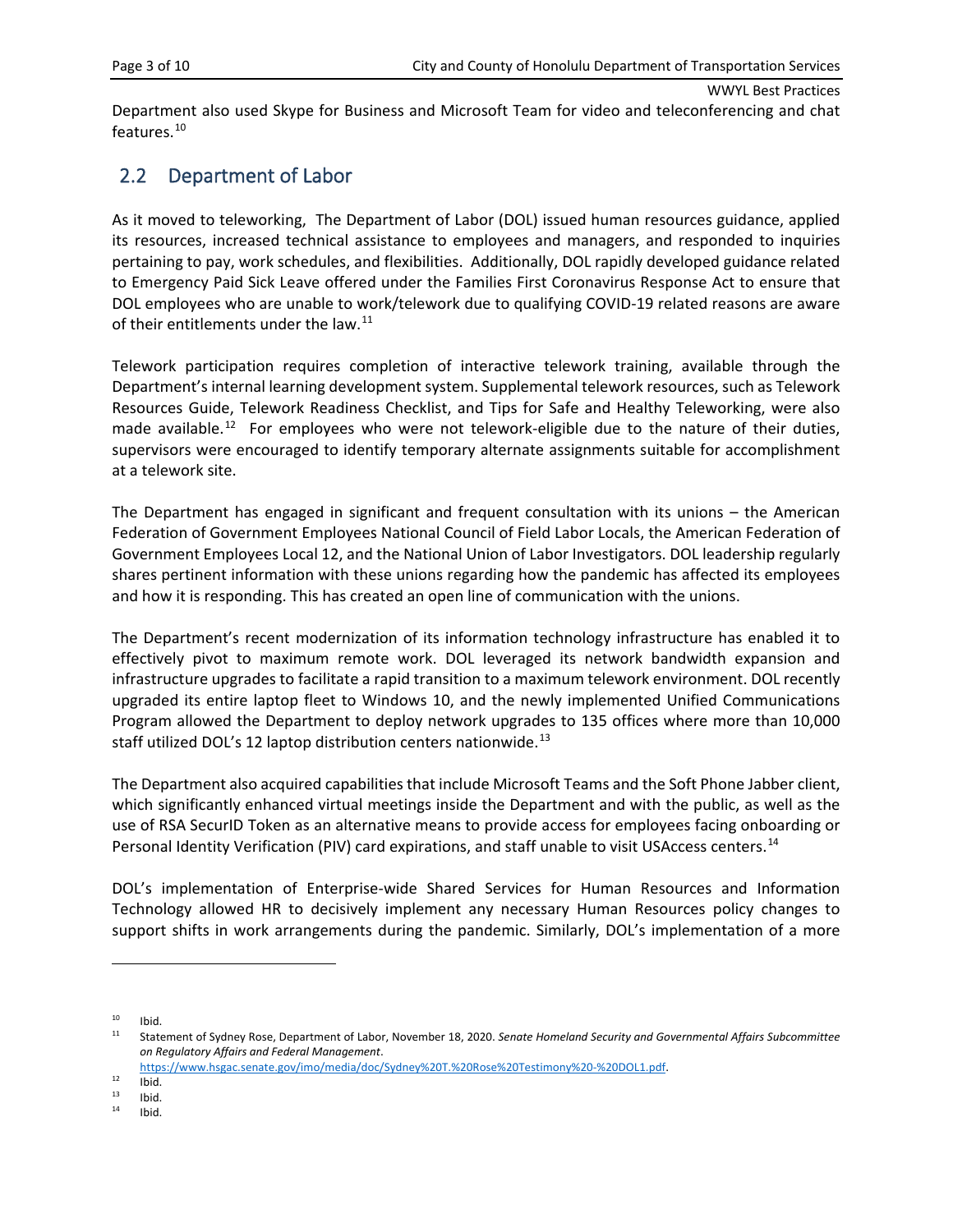centralized Information Technology service delivery model allowed the Department to make decisions on resource investments.

#### <span id="page-7-0"></span>2.3 United States Patent and Trademark Office (USPTO)

Even before the pandemic, the USPTO had 11,000 employees working remotely at least one day a week in 2019 through its Telework Enhancement Act Pilot Program launched in 2012.<sup>15</sup> With a telework policy already in place, USPTO was well-positioned to undertake the transition to primarily a virtual environment, including a mandatory training to approximately 1,600 employees who did not already have a telework agreement in place.

Each day, the Chief Information Officer Command Center issues a VPN Daily Users Report that addresses the number of employees who are accessing the USPTO VPN and teleworking. To facilitate remote interactions with the workforce, contractors, and the public, USPTO makes extensive use of collaboration tools such as Cisco's Webex tools. In addition, USPTO has undertaken continual upgrades in the form of five upgrades and configuration enhancements to its Webex infrastructure to improve performance and user experience and ensure security. The agency had to ensure that employees and contractors without dedicated office equipment at their new working sites, had the necessary equipment with the same level of performance. It also implemented a split tunneling policy to increase its live webcast capacity while greatly reducing bandwidth usage. To address continuity and onboarding, the agency has leveraged reciprocity exceptions outlined in the Department of Commerce's HSPD-12 Credentialing Interim Guidance During Operational Impacts of COVID-19 to maintain USPTO's security posture.<sup>[16](#page-7-2)</sup>

Benefits Documented. With 12,937 teleworkers working from home four to five days per week during the pandemic:

- Avoid driving 143,649214 miles each year
- Collectively save \$12,042592 in gas each year
- Collectively reduce emissions by 75,416 tons each year

<sup>16</sup> Ibid.

<span id="page-7-2"></span><span id="page-7-1"></span><sup>15</sup> USPTO Telework Annual Report. (2020)[. https://www.uspto.gov/sites/default/files/documents/Telework\\_Annual\\_Report\\_2019-2020.pdf.](https://www.uspto.gov/sites/default/files/documents/Telework_Annual_Report_2019-2020.pdf)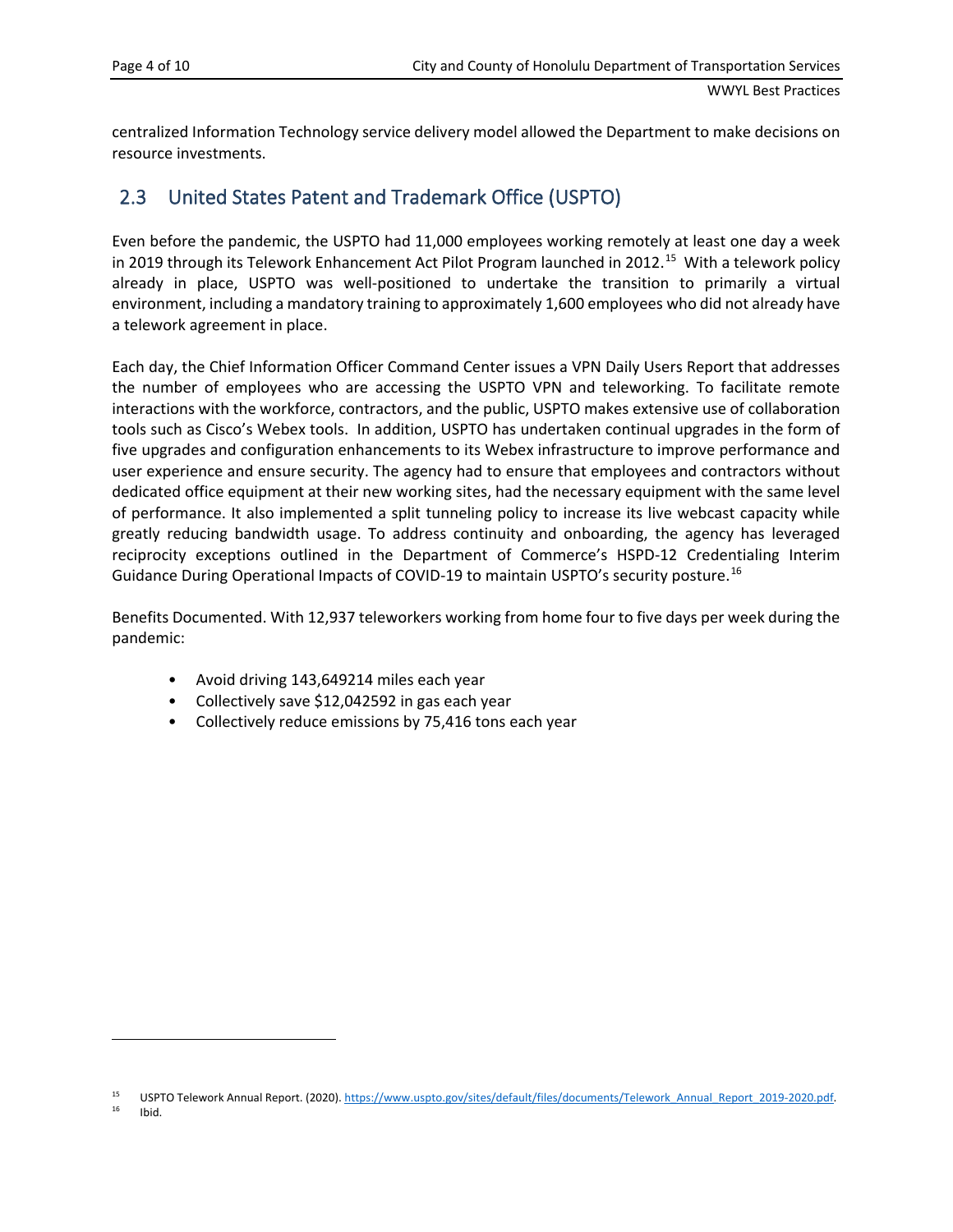#### <span id="page-8-0"></span>2.4 The State of Utah: A New Workplace Initiative<sup>17</sup>

This program began as a telework pilot in 2018 to support the governor's goal of improving state government by 25 percent and linked the program to the Utah's SUCCESS Framework.<sup>18</sup> The program includes approximately 40 percent of the state's total workforce (8,600 employees) working remotely with 4,231 already having documented remote work agreements and performance measures. Agencies with more mature programs that regularly track and report remote workers' performance measures have either maintained or increased productivity.

The program implementation was funded by two legislative appropriations in the 2020 State of Utah Legislative Session. State telework projects funded and planned include additional digital security, bandwidth enhancements, infrastructure improvements, remote support, communication/AV equipment, software, and personnel. To support long-term effectiveness in the remote environment, the program also has comprehensive employee and manager trainings, as well as best practices trainings for communication and performance in remote work environments.

<span id="page-8-1"></span><sup>17</sup> Mottishaw, J. (December 2020). *A New Workplace: Modernizing Where, How, & When Utah Works: Implementation and Assessment Report*, a[t https://gopb.utah.gov/wp-content/uploads/2021/01/A-New-Workplace-Annual-Report\\_1.26.2021.pdf.](https://gopb.utah.gov/wp-content/uploads/2021/01/A-New-Workplace-Annual-Report_1.26.2021.pdf)

<span id="page-8-2"></span><sup>&</sup>lt;sup>18</sup> The SUCCESS Framework is a set of management principles designed to boost the quality and efficiency of government services with the goal of creating more value for every tax dollar invested.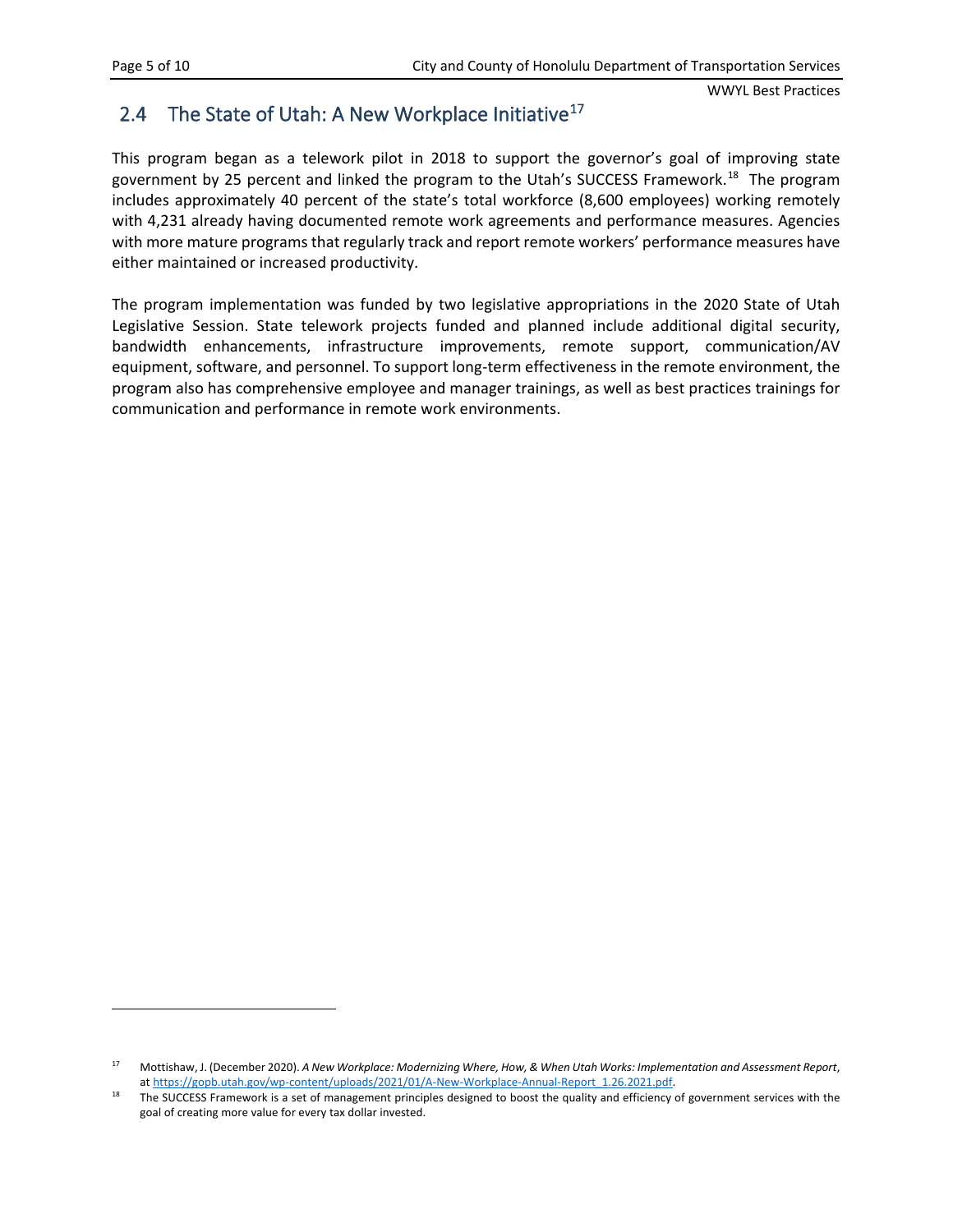# <span id="page-9-0"></span>**3 IMPACT OF TELEWORKING**

In November 2020, agency leaders (Labor Department, Transportation Department, Social Security Administration, and the Government Accountability Office) reported at a Senate Homeland Security and Government Affairs Committee panel on Regulatory Affairs and Federal Management that they have not seen any dip in productivity during the pandemic and in fact are looking to allow some employees to permanently work from home even after it is safe to return to offices.<sup>[19](#page-9-1)</sup> This claim has been supported by at least four government-related surveys.

The 2020 Federal Employee Viewpoint Survey result, which found that employees who reported that they worked at least three days per week remotely had an employee engagement index of 76 out of 100 on the survey.<sup>[20](#page-9-2)</sup> Meanwhile, those who only teleworked one or two days per week had a 74.8 engagement score, and those ineligible for telework had a 62.5 engagement mark. Similarly, the April 2021 National Treasury Employees Union Survey showed that 92 percent of respondents said their telework experience was "successful," with nearly 66 percent saying they were a little or a lot more productive when working remotely and 24 percent saying their productively did not change. $^{21}$ 

The May 2021 American Federation of Government Employees survey also reflected similar results which showed that nearly 80 percent of federal and D.C. government employees say their productivity increased a lot while teleworking during the pandemic.<sup>[22](#page-9-4)</sup> Employees who are teleworking at least part of the workweek say they perform their jobs more effectively and have a better balance between work and home life, while also saving time and money by not commuting.<sup>23</sup>

Likewise, in a survey conducted by the inspector general within the Defense Department, 88.1 percent of civilian and military personnel reported that they were as, if not more, productive working remotely as when they commuted to their traditional worksites. $24$ 

<span id="page-9-1"></span><sup>19</sup> Katz, E. (2020). Extolling Productivity During Pandemic Agencies Say They'll Make Some Telework Permanent. *Government Executive*, at [https://www.govexec.com/workforce/2020/11/extolling-productivity-during-pandemic-agencies-say-theyll-make-some-telework](https://www.govexec.com/workforce/2020/11/extolling-productivity-during-pandemic-agencies-say-theyll-make-some-telework-permanent/170165/)[permanent/170165/.](https://www.govexec.com/workforce/2020/11/extolling-productivity-during-pandemic-agencies-say-theyll-make-some-telework-permanent/170165/)

<span id="page-9-3"></span><span id="page-9-2"></span><sup>&</sup>lt;sup>20</sup> Office of Personnel Management. (2021). 2020 Federal Employee Viewpoint Survey.<br><sup>21</sup> Mational Treasury Employees Union. (2021). NTEL<sup>1</sup>'s Telework Survey.

National Treasury Employees Union. (2021). NTEU's Telework Survey.

[https://www.nteu.org/~/media/Files/nteu/docs/public/telework/results-teleworksurvey-v2.pdf?la=en.](https://www.nteu.org/%7E/media/Files/nteu/docs/public/telework/results-teleworksurvey-v2.pdf?la=en)

<span id="page-9-4"></span><sup>&</sup>lt;sup>22</sup> T. Kauffman. (June 30., 2021). "Nearly 80% of Federal, D.C. Workers Say They Are More Productive Teleworking During Pandemic, Union Survey Shows." *American Federation of Government Employees*[. https://www.afge.org/publication/nearly-80-of-federal-d.c.-workers-say](https://www.afge.org/publication/nearly-80-of-federal-d.c.-workers-say-they-were-more-productive-teleworking-during-pandemic-union-survey-shows/)[they-were-more-productive-teleworking-during-pandemic-union-survey-shows/.](https://www.afge.org/publication/nearly-80-of-federal-d.c.-workers-say-they-were-more-productive-teleworking-during-pandemic-union-survey-shows/)

<span id="page-9-5"></span><sup>&</sup>lt;sup>23</sup> Kauffman. (June 30., 2021). "Nearly 80% of Federal, D.C. Workers Say They Are More Productive Teleworking During Pandemic, Union Survey Shows."

<span id="page-9-6"></span><sup>24</sup> Inspector General U.S. Department of Defense. (2021)/ *Evaluation of Access to Department of Defense Information Technology and Communications During the Coronavirus Disease-2019 Pandemic*. [https://media.defense.gov/2021/Apr/01/2002612366/-1/-1/1/DODIG-](https://media.defense.gov/2021/Apr/01/2002612366/-1/-1/1/DODIG-2021-065.PDF)[2021-065.PDF.](https://media.defense.gov/2021/Apr/01/2002612366/-1/-1/1/DODIG-2021-065.PDF)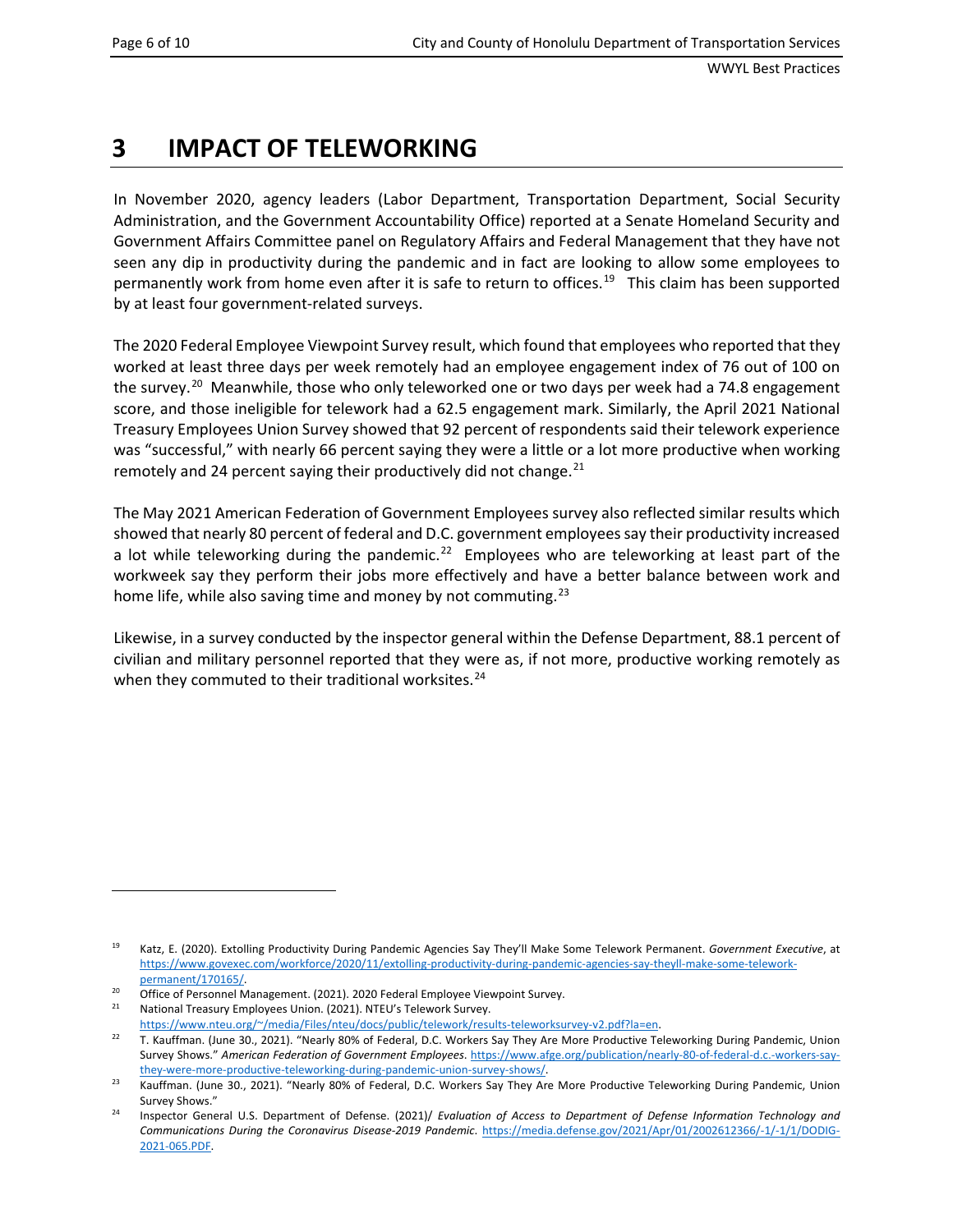In July 2020, a survey was distributed to all USPTO employees to evaluate their experience during the mandatory telework. Recipients included employees who were newly onboarded, who had never teleworked, who were in a part-time telework program, who were in a hoteling program, and who were in a full-time telework program. According to the survey results: (i) overall transition ratings were positive; (ii) effectiveness and work accomplished were rated higher for teleworking vs. office; and (iii) engagement scores were generally high 70-80 percent positive.<sup>[25](#page-10-0)</sup>

According to a survey by FlexJobs 2100 professionals reported that the most common issues faced by teleworkers during the pandemic were: [26](#page-10-1)

- Overworking or inability to unplug (35 percent)
- Dealing with nonwork distractions (28 percent)
- Dealing with technology problems (28 percent)
- Reliable WiFi (26 percent)

These are some of the challenges that will have to be addressed for teleworking to continue to be successful for both the organization and the employees.

<span id="page-10-1"></span><span id="page-10-0"></span><sup>&</sup>lt;sup>25</sup> USPTO Telework Annual Report. (2020).<br><sup>26</sup> Maurer, B. (June, 14, 2021). "Federa

<sup>26</sup> Maurer, R. (June 14, 2021). "Federal government to preserve flexible work post-pandemic." *SHRM*, [https://www.shrm.org/hr](https://www.shrm.org/hr-today/news/hr-news/pages/federal-government-preserve-flexible-work-post-pandemic.aspx)[today/news/hr-news/pages/federal-government-preserve-flexible-work-post-pandemic.aspx.](https://www.shrm.org/hr-today/news/hr-news/pages/federal-government-preserve-flexible-work-post-pandemic.aspx)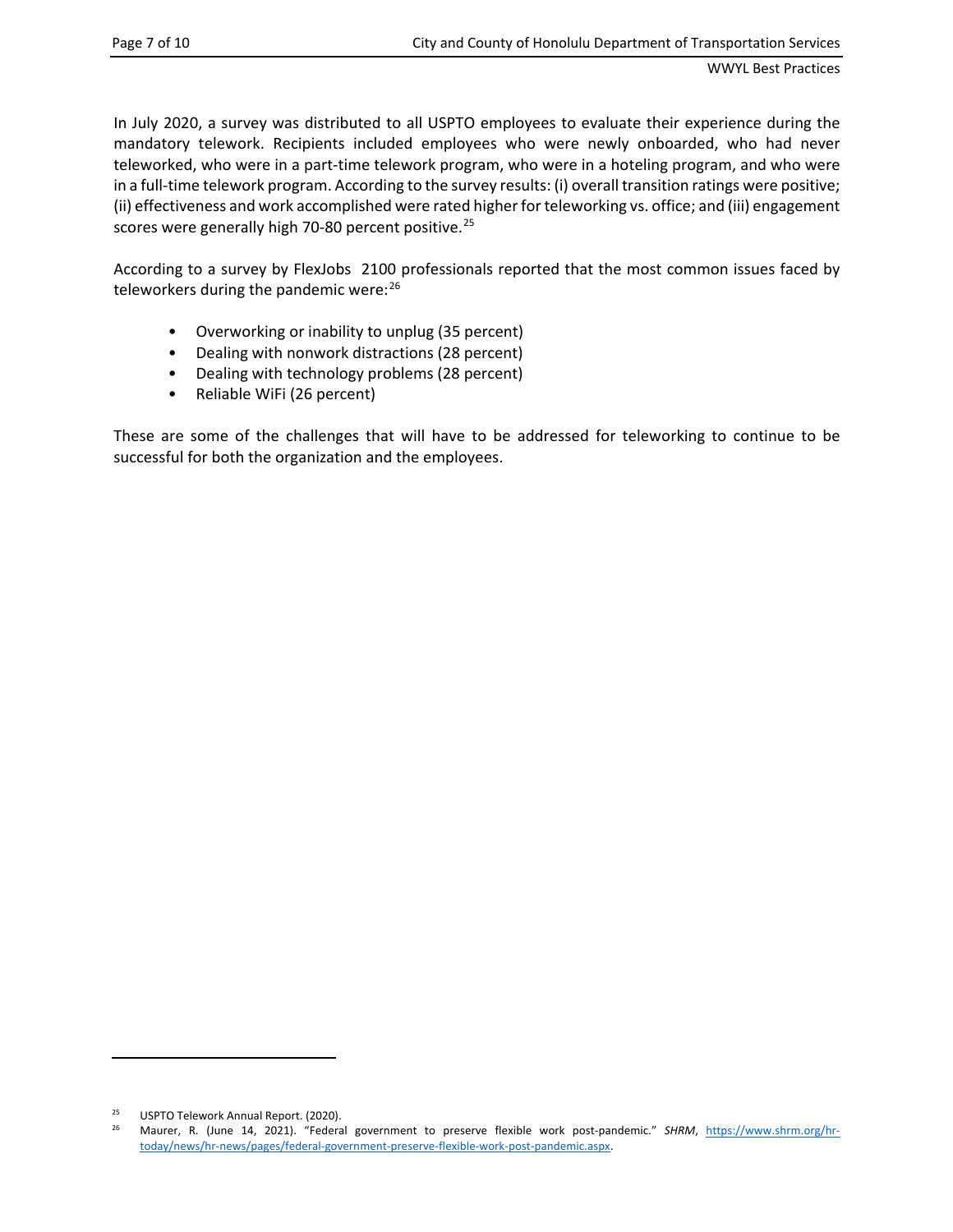### <span id="page-11-0"></span>**4 MOVING FORWARD**

In June 2021, the Biden administration announced that federal agencies will move forward with employees working both in-person and at-home. In a memo<sup>27</sup> signed by the agency heads of the Office of Management and Budget (OMB), Office of Personnel Management (OPM), and General Services Administration (GSA), federal agencies will be authorized to offer employees more flexible schedules and remote work. This policy explicitly supports flexible and remote work arrangements, including hybrid inperson/remote scheduling and opportunities for fully remote work. physical workplace while maintaining remote work capabilities and leveraging technology. This guidance memo recognizes that over the past 16 months, federal employees successfully demonstrated resiliency in completing their duties, whether in person or working remotely.<sup>[28](#page-11-2)</sup>

As it moves forward toward integrating telework into its personnel policies and work environment, the OPM cites as its core principles:

- *Promote a flexible and agile workforce.*
- *Empower agency decision-making.*
- *Strengthen diversity, equity, inclusion, and accessibility in our workforce.*
- *Consider our communities.* [29](#page-11-3)

In addition, the memo includes guidance to consider when planning beyond the immediate future about government workspaces. This includes reconsidering how the onsite workspace will be used, when will workers gather and for what purpose. As plans evolve, the design and space required to accommodate needs may change, resulting in reduced space needs, or even shared spaces between agencies.

> *The office will remain a critical place to collaborate, maintain connections, access secure resources, perform specialized work that is impractical to be conducted at home, and serve as a place for those who cannot or do not want to work from home. Workplace evaluations should be used in conjunction with mobility readiness assessments, occupancy studies, and evaluation of employee experiences with remote work, to envision future Federal workspaces that meet agencies' evolving missions. Plans should address how to optimize the use of facilities, assessing in particular impacts of an increasingly hybrid workforce on local community services and commuting infrastructure and consistency of demand for Federal facilities throughout the work week. For highly hybrid workforces, plans can consider how to schedule organizational use of the space to avoid commuting congestion.[30](#page-11-4)*

<span id="page-11-1"></span><sup>&</sup>lt;sup>27</sup> Office of Management and Budget, Office of Personnel Management, and General Services Administration. 10 June 2021. M-21-25, Memorandum for the Heads of Executive Departments and Agencies, [https://www.whitehouse.gov/wp-content/uploads/2021/06/M-21-](https://www.whitehouse.gov/wp-content/uploads/2021/06/M-21-25.pdf) [25.pdf.](https://www.whitehouse.gov/wp-content/uploads/2021/06/M-21-25.pdf)

<span id="page-11-2"></span><sup>28</sup> Maurer, R. (June 14, 2021). "Federal government to preserve flexible work post-pandemic." *SHRM*, [https://www.shrm.org/hr](https://www.shrm.org/hr-today/news/hr-news/pages/federal-government-preserve-flexible-work-post-pandemic.aspx)[today/news/hr-news/pages/federal-government-preserve-flexible-work-post-pandemic.aspx.](https://www.shrm.org/hr-today/news/hr-news/pages/federal-government-preserve-flexible-work-post-pandemic.aspx)

<span id="page-11-3"></span><sup>&</sup>lt;sup>29</sup> Office of Management and Budget, Office of Personnel Management, and General Services Administration. 10 June 2021. M-21-25, Memorandum for the Heads of Executive Departments and Agencies, [https://www.whitehouse.gov/wp-content/uploads/2021/06/M-21-](https://www.whitehouse.gov/wp-content/uploads/2021/06/M-21-25.pdf) [25.pdf.](https://www.whitehouse.gov/wp-content/uploads/2021/06/M-21-25.pdf)

<span id="page-11-4"></span><sup>&</sup>lt;sup>30</sup> Office of Management and Budget, Office of Personnel Management, and General Services Administration. 10 June 2021. M-21-25, Memorandum for the Heads of Executive Departments and Agencies, [https://www.whitehouse.gov/wp-content/uploads/2021/06/M-21-](https://www.whitehouse.gov/wp-content/uploads/2021/06/M-21-25.pdf) [25.pdf.](https://www.whitehouse.gov/wp-content/uploads/2021/06/M-21-25.pdf)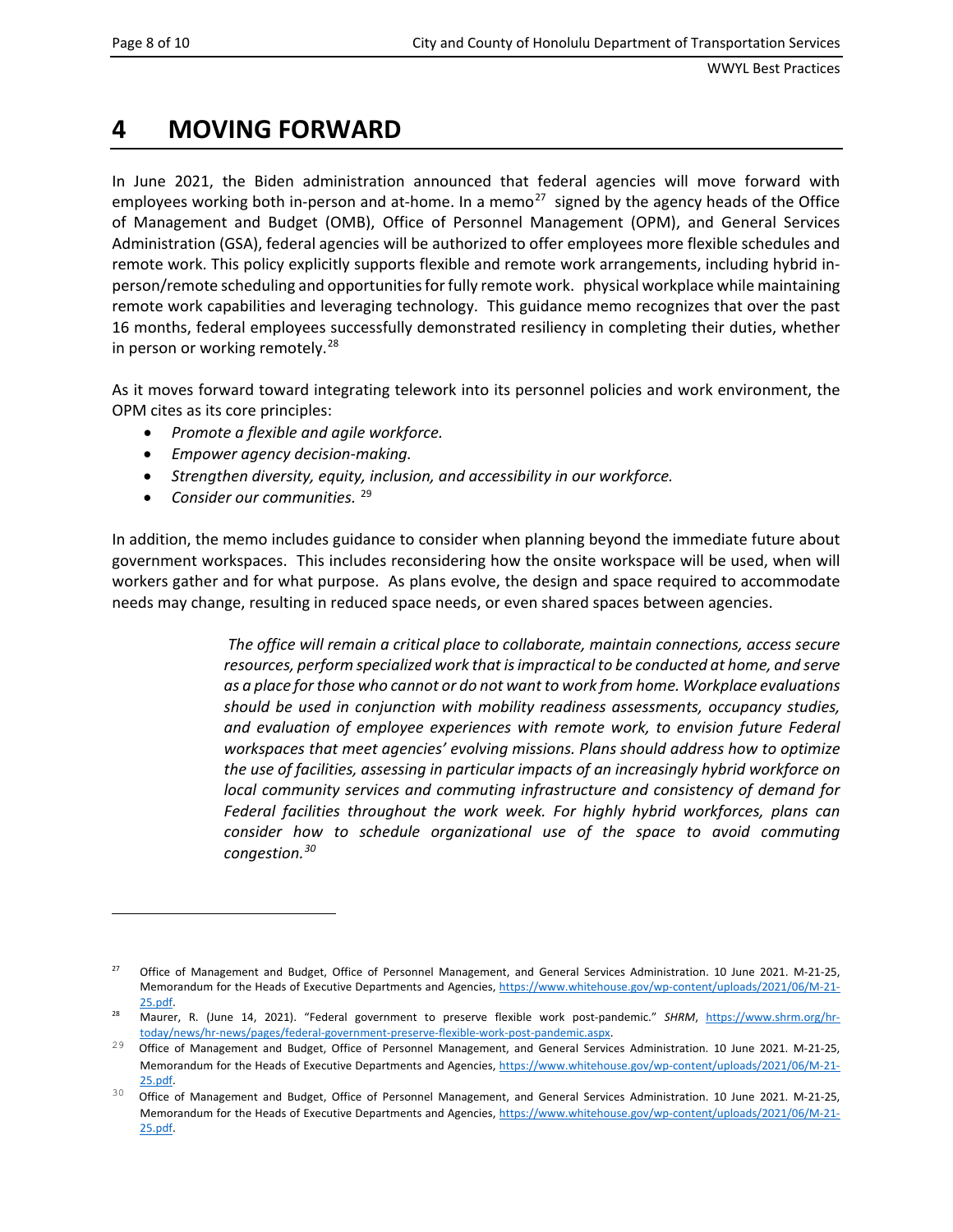# <span id="page-12-0"></span>**5 RECOMMENDATIONS**

Based on the information above, the federal government will continue to encourage hybrid in-person options to their employees because they have recognized the cost savings to both departments and employees, equal or higher levels of productivity, and higher employee satisfaction leading to higher retention rates.

The following are best practices that have been implemented successfully in these and other teleworking examples reviewed by SMS.

- 1. Establish policies that provide clear guidelines for teleworking, and that also allow departments to establish their own teleworking practices within those guidelines. Policies should address:
	- a. The primary goal for teleworking is to maintain or increase productivity within a department or agency. Teleworking is a privilege, not an entitlement.
- 2. Establish clear procedures for implementing a fair and consistent teleworking policy.
	- a. Performance management should have clear objectives, tasks, milestones, monitoring and discussing process without burdensome reporting.
- 3. Appropriate training sessions and materials to support training is essential. Provide ongoing support when requested, and clear communication of updates as needed. Employees and managers must invest additional effort to ensure their communications is effective, their message is clear, and they are providing a continuous flow of information.
	- a. For Departments to understand how to successfully implement and manage teleworking procedures.
	- b. Supervisor training includes how to manage a virtual workforce and maintain productivity and employee satisfaction.
		- i. Training on establishing an ongoing procedure of setting and tracking of performance objectives for both in-office as well as staff that work remotely.
	- c. Employee training provides clear understanding of the expectations and responsibilities that come with teleworking. They must have access to training that provides recommendations on how to establish a productive work environment away from their central worksite and how to maintain a work-life balance.
- 4. Technology
	- a. Employees at an alternate worksite must have the tools and the training to perform their job. This includes a computer, broadband connection and programs that are comparable to what they would have available in the central worksite.
	- b. Technology must be able to support access to files for employees working away from a central worksite, and still maintain security.
		- i. There has been a market trend away from organization-owned and -controlled computing resources towards mobile, cloud, and leased computing resources – a trend that the federal government is embracing.  $31$
	- c. Teleworkers and office workers have access to collaboration tools. Programs such as Microsoft Teams, should be implemented and available for workers to easily communicate with their supervisors, and other team members.

<span id="page-12-1"></span><sup>&</sup>lt;sup>31</sup> Congressional Research Service. (April 10, 2020). Federal Telework During the COVID-19 Pandemic: Cybersecurity Issues in Brief, at [https://crsreports.congress.gov/product/pdf/R/R46310.](https://crsreports.congress.gov/product/pdf/R/R46310)